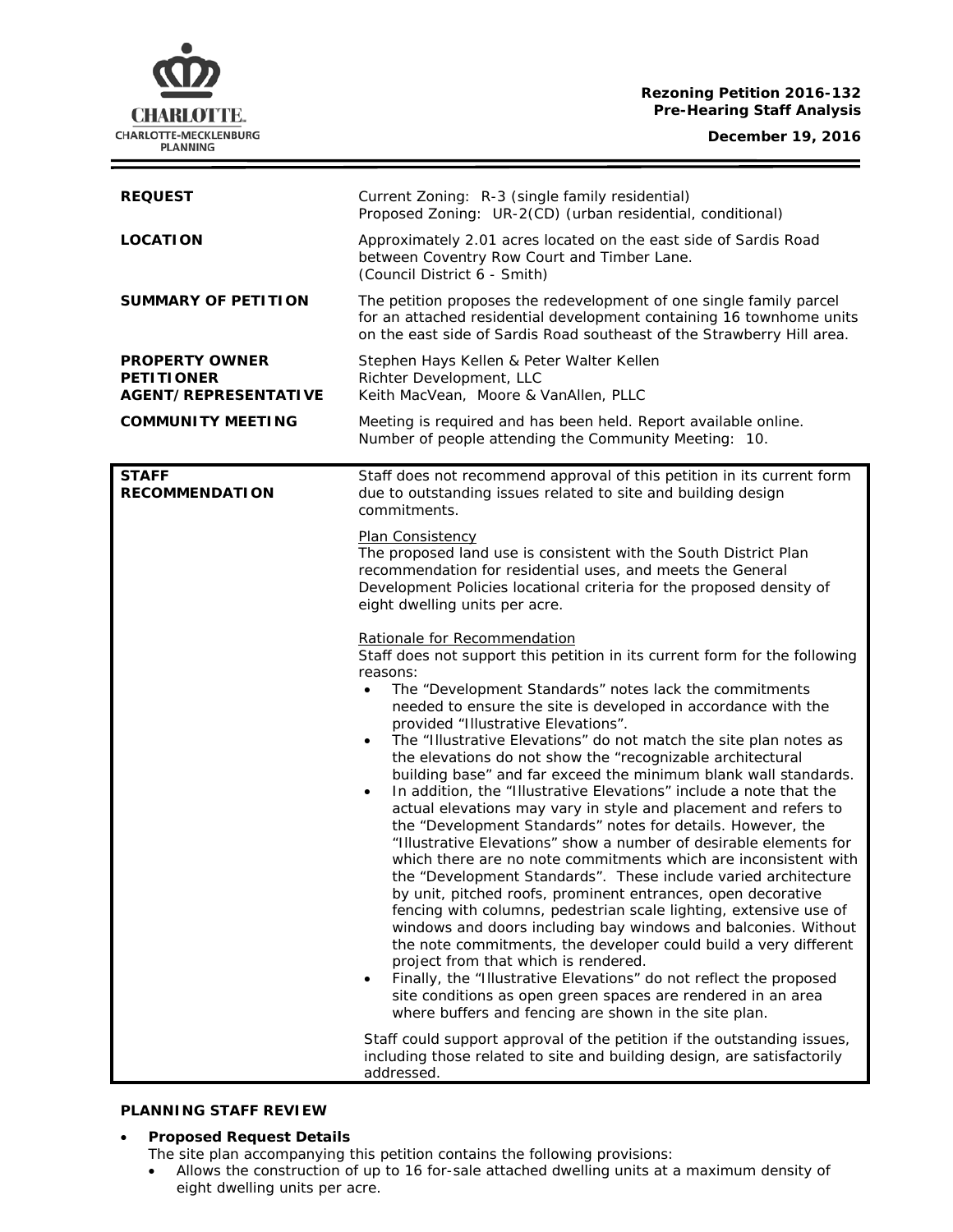- Limits maximum building height to three stories and 40 feet.
- Specifies acceptable building materials and specifically prohibits the use of vinyl except in soffits and windows.
- Commits to the use of windows and other elements of visual interest on each floor of building ends facing public and private streets so that blank walls are no greater than 10 feet in length.
- Provides commitments for building elevations to include vertical modulation, recognizable architectural building base, and blank walls limited to 20 feet in length.
- Specifies that residential entrances within 15 feet of sidewalks along public streets will be raised a minimum of 18 inches.
- Commits to recessing garage doors visible from public or private streets a minimum of 12 inches from the wall plane and including additional architectural treatments such as windows or projecting elements of the doors.
- Provides a minimum ten-foot "Class C" buffer with a six-foot high fence along the eastern property line and an 18-foot undisturbed buffer along the southern property line. Specifies that the buffer may be reduced or removed in the event an adjacent parcel is rezoned for a use that does not require a buffer.
- Provides an eight-foot planting strip and 12-foot multi-use path along the site's frontage on Sardis Road.
- Provides access to the site from Sardis Road via a new public street constructed on the front part of the site and a second, perpendicular public street stubbed to the adjacent large parcel also fronting Sardis Road. The intersection of the new public street and Sardis Road will be limited to right-in/right-out.
- Commits to constructing up to two speed humps along Timber Lane or Mammoth Oak Drive within one year after the final certificate of occupancy is issued, if approved under CDOT's traffic calming parameters.

# • **Existing Zoning and Land Use**

- The subject property is zoned R-3 (single family residential), fronts on Sardis Road and is developed with one single family home.
- Adjacent to the west is a development of townhomes on individual lots with surrounding common open space, zoned R-12MF (multi-family residential).
- To the east and south are single family homes on large lots, all zoned R-3 (single family residential).
- Across Sardis Road to the north is the commercial component of Strawberry Hill which is zoned NS (neighborhood services), the Strawberry Hill multi-family residential development which is zoned R-12MF (multi-family residential), Sardis Road Nursing Home which is zoned R-12MF(CD) (multi-family residential, conditional) and Central Church of God complex which is zoned R-3 (single family residential).
- See "Rezoning Map" for existing zoning in the area.

## • **Rezoning History in Area include:**

- Petition 2016-032, located on the west side of Providence Road and north of Fairview Road, modified an earlier rezoning for 36.1 acres from R-17 MF(CD) (multi-family residential, conditional) to MUDD-O (mixed use development, optional) to allow for 580 dwelling units.
- Petition 2015-046, located on the northwest corner of Providence Road, Fairview Road and Sardis Road, rezoned 10.7 acres from R-12MF (multi-family residential) and B-1(CD) (neighborhood business, conditional) to MUDD-O (mixed use development, optional). The rezoning allows up to 100,000 square feet of retail, eating/drinking/entertainment establishments, general and medical office and personal service uses, and up to 225 residential dwelling units. A site plan amendment (petition 2016-047) has been submitted for this site.
- Petition 2014-093 rezoned 3.15 acres located on the northeast corner of Providence Road, Sardis Road and Fairview Road to MUDD-O (mixed use development, optional) to allow a maximum 35,000 square feet of commercial floor area as an addition to the Strawberry Hill retail area.
- Petition 2012-076 rezoned 1.66 acres located on the northeast corner of Providence Road and Mammoth Oaks Drive from INST(CD) (institutional, conditional) to B-1(CD) (neighborhood business, conditional) to allow a free-standing surface parking lot associated with an adjacent religious institution.

## • **Public Plans and Policies**

- The *South District Plan* (1993) recommends residential uses at a density of up to three dwellings per acre.
- The *General Development Policies* (GDP) provides policy guidance for evaluating proposed residential densities greater than four units per acre. The petition meets the *General Development Policies* locational criteria for consideration of up to eight dwellings per acre as illustrated in the table below.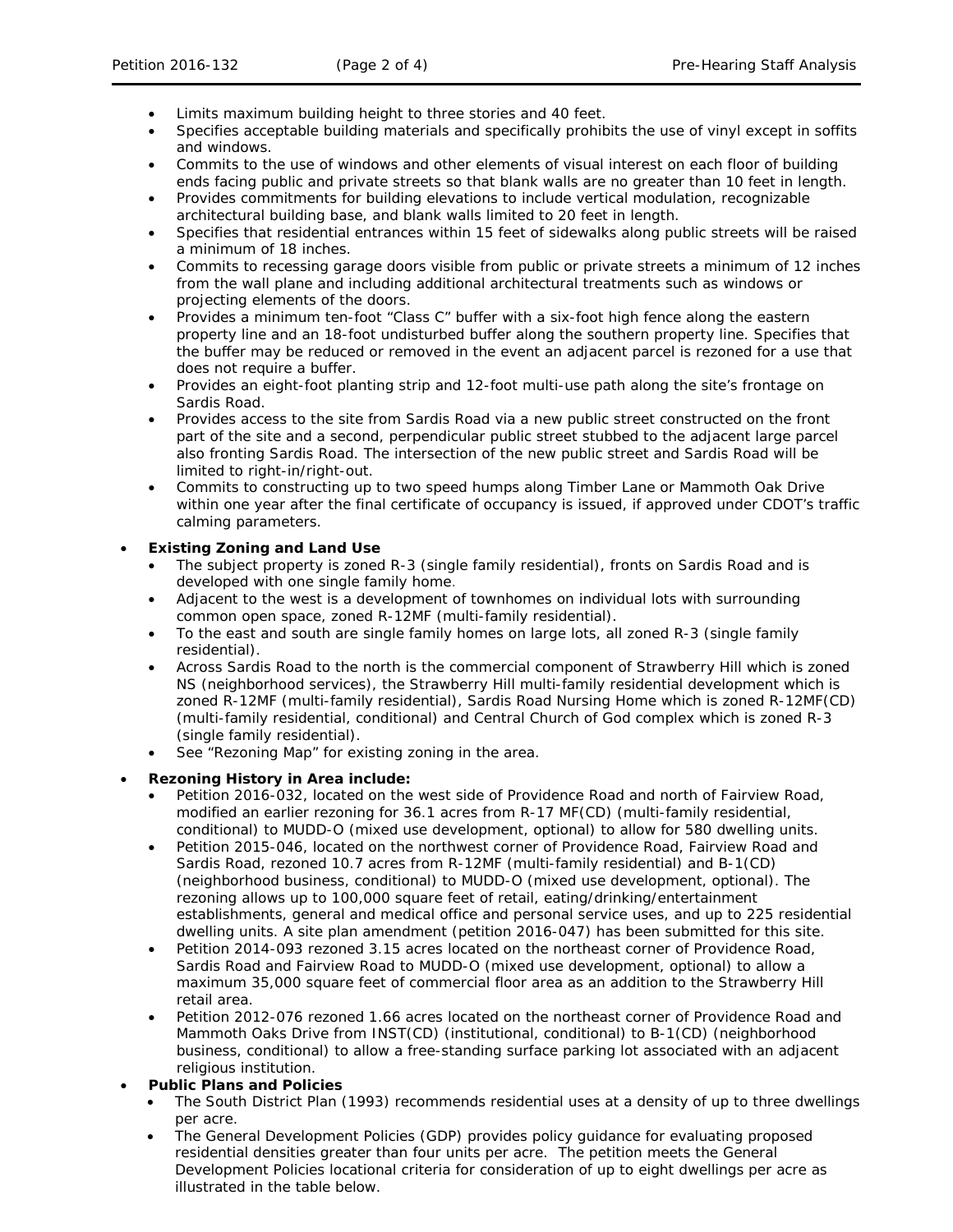| <b>Assessment Criteria</b>         | Density Category - up to 8 dua |
|------------------------------------|--------------------------------|
| Meeting with Staff                 | $-$ yes                        |
| Sewer and Water Availability       | $2 - yes$                      |
| Land Use Accessibility             | $2 - \text{Median}$            |
| <b>Connectivity Analysis</b>       | 2 – Medium Iow                 |
| Road Network Evaluation            | $0 - no$                       |
| <b>Design Guidelines</b>           | 4                              |
| Other Opportunities or Constraints | NА                             |
| <b>Minimum Points Needed: 11</b>   | <b>Total Points: 11</b>        |

## • **TRANSPORTATION CONSIDERATIONS**

• The site is on a major thoroughfare approximately 1300 feet from the signalized intersection of Fairview Rd and Providence Rd. The current site plan commits to replacement of narrow, back of curb sidewalk with a standard planting strip and 12-foot multi-use path. The multi-use path is a part of a broader plan to create connections for bicyclists and pedestrians in this area. The petition provides a median on Sardis Road which restricts the development access to right in-right out to avoid center lane conflicts with the existing local street intersection at Strawberry Hill Drive. Additionally, there is a commitment to monitoring for and, if warranted, construction of traffic humps along a nearby street.

#### • **Vehicle Trip Generation:**

Current Zoning:

Existing Use: 10 trips per day (based on one existing single family home). Entitlement: 60 trips per day (based on six single family homes).

Proposed Zoning: 130 trips per day (based on 16 townhomes).

**DEPARTMENT COMMENTS** (see full department reports online)

- **Charlotte Area Transit System:** No issues.
- **Charlotte Department of Neighborhood & Business Services:** No issues.
- **Charlotte Fire Department:** No on-street parking on roads less than 26-foot clear width. See Charlottefire.org for other requirements.
- **Charlotte-Mecklenburg Schools:** The development allowed under the existing zoning would generate three students, while the development allowed under the proposed zoning will produce four students. Therefore, the net increase in the number of students generated from existing zoning to proposed zoning is one student.
	- The proposed development is not projected to increase the school utilization (without mobile classroom units) for Lansdowne Elementary (109%), McClintock Middle (102%) or East Mecklenburg High (121%).
- **Charlotte-Mecklenburg Storm Water Services:** No issues.
- **Charlotte Water:** Charlotte Water has water system availability for the rezoning boundary via an existing 12-inch water distribution main located along Sardis Road. Charlotte Water has sewer system availability for the rezoning boundary via an existing eight-inch gravity sewer main located at the intersection of Strawberry Hill Drive and Sardis Road.
- **Engineering and Property Management:** No issues.
- **Mecklenburg County Land Use and Environmental Services Agency:** No comments received.
- **Mecklenburg County Parks and Recreation Department:** No issues.

## **OUTSTANDING ISSUES**

# Site and Building Design

- 1. Provide a note committing to additional tree plantings per linear foot within the minimum 10-foot wide buffer along the eastern property line.
- 2. Decrease the number of stories from three to two in order to match the character of the area.
- 3. Provide architectural building elevations with annotated commitments which match the "Development Standards" notes, instead of renderings.
- 4. Decrease the maximum length of blank walls so that it consistent with the elevations on RZ-2.
- 5. Show the "recognizable architectural building base" on the elevations or delete the corresponding note.
- 6. Show the following items, from the elevations, on the site plan and describe the details in the "Development Standards":
	- a. Decorative fence with brick columns and access gates between the buildings and the